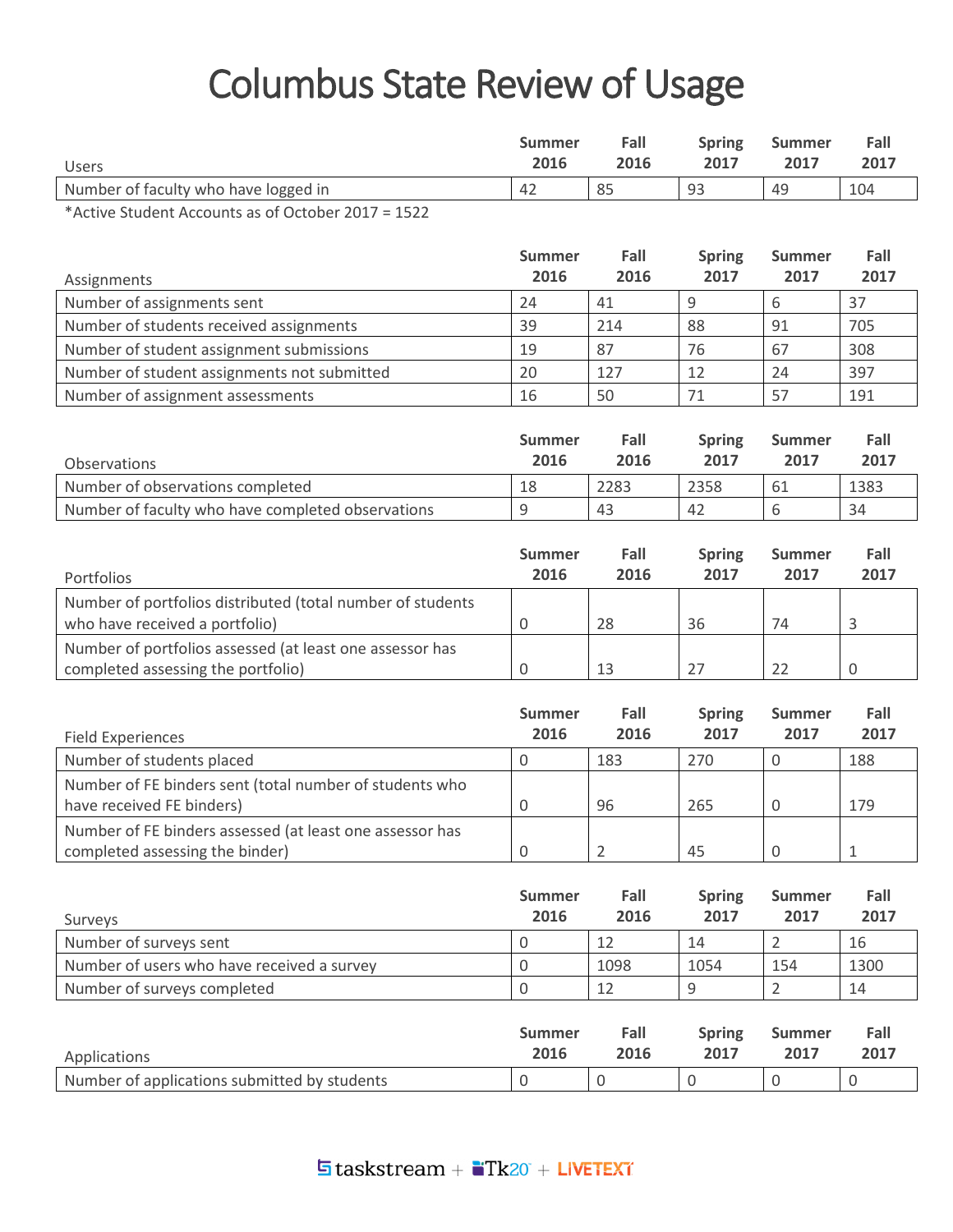## Feature Usage

- **Course-Based Assessment -** Collect, assess and store artifacts that show evidence of students' knowledge, skills, and experience and report on the data using course assignments, course binders, video assignments (with annotation ability), and observations (in which no student submission is required).
- **LMS Integration** To support LMS integration, Tk20 is LTI 1.1 compliant which includes certification for single-sign on and Gradebook integration
- **Field Experience -** Streamline field placements/internships by integrating information from agency sites, site staff, site demographic data, and students eligible for placements into one centralized system. Administrators may also create an unlimited number of custom fields throughout the module.
- **Portfolios -** Build a range of different types of portfolios to meet various needs, such as academic portfolios, co-curricular portfolios, document repositories, presentation portfolios, etc. Students are able to attach entire assignments or field experiences collected in other modules to demonstrate progress over time and provide opportunities for reflection. Tk20 also fully supports edTPA™ as an Integrated Platform Provider for educator preparation programs.\*
- **Applications -** Support a range of student application activities from admission to graduation and centralize the data (e.g. admission applications, field experience/internship, student life programs).
- **Advisement -** Centralize advisor access for SIS data, imported transcripts, imported test scores, key assessments, transition points (including automated check off on some items like GPA requirements, test scores etc.), advisement notes on meetings with students, and degree plans, as well as corresponding reporting.
- **Surveys -** Ability to automatically send multiple survey reminders with custom messages. Standard surveys can be sent to email addresses (i.e., respondent would click on a link within the email--no login credentials needed). For a kiosk survey, you would simply distribute a URL and passkey.
- **Accreditation Management -** Oversee a multi-year narrative-building process and track committee activities over time. Centrally store all data, reports and documentation. Create an online exhibit room that includes program effectiveness data and evidence of continuous improvement for accreditors and other stakeholders. Easily share out a formatted final report via shared sites.
- **Automated Dataloads –** Take control of your data load process and speed up the load time significantly by participated in this initiative. Provide more frequent data loads and access the data load dashboard and error reports to provide instant visibility into the process.

\*The edTPA trademarks are owned by The Board of Trustees of the Leland Stanford Junior University. Use of the edTPA trademarks is permitted only pursuant to the terms of a written license agreement.